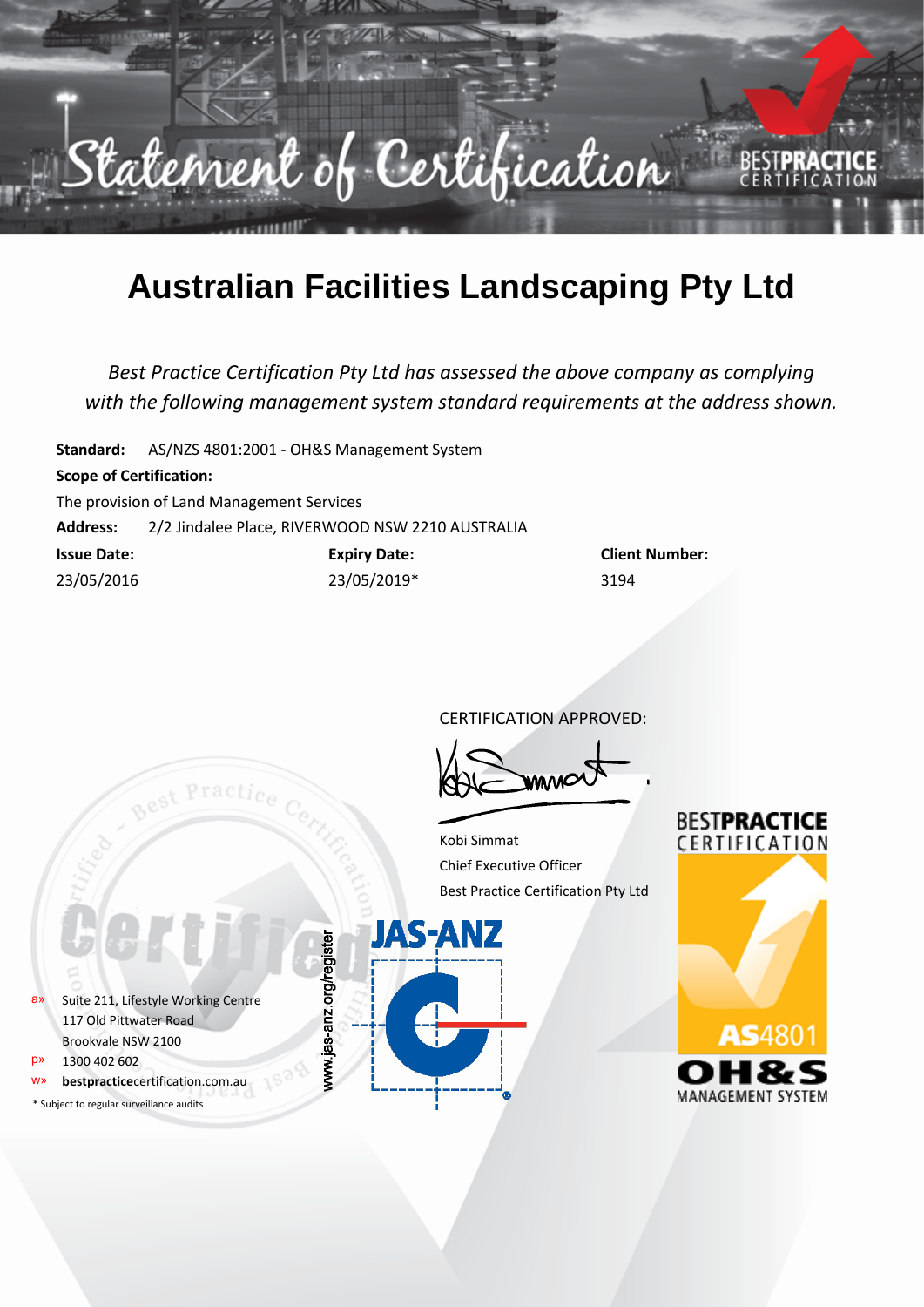

## **Australian Facilities Landscaping Pty Ltd**

*Best Practice Certification Pty Ltd has assessed the above company as complying with the following management system standard requirements at the address shown.*

**Standard:** AS/NZS ISO 14001:2015 - Environmental Management System **Scope of Certification:** The provision of Land Management Services **Address:** 2/2 Jindalee Place, RIVERWOOD NSW 2210 AUSTRALIA **Issue Date: Expiry Date: Client Number:** 23/05/2016 23/05/2019\* 3194

CERTIFICATION APPROVED:

Kobi Simmat Chief Executive Officer Best Practice Certification Pty Ltd

a» Suite 211, Lifestyle Working Centre 117 Old Pittwater Road Brookvale NSW 2100

p» 1300 402 602

bestpracticecertification.com.au

\* Subject to regular surveillance audits